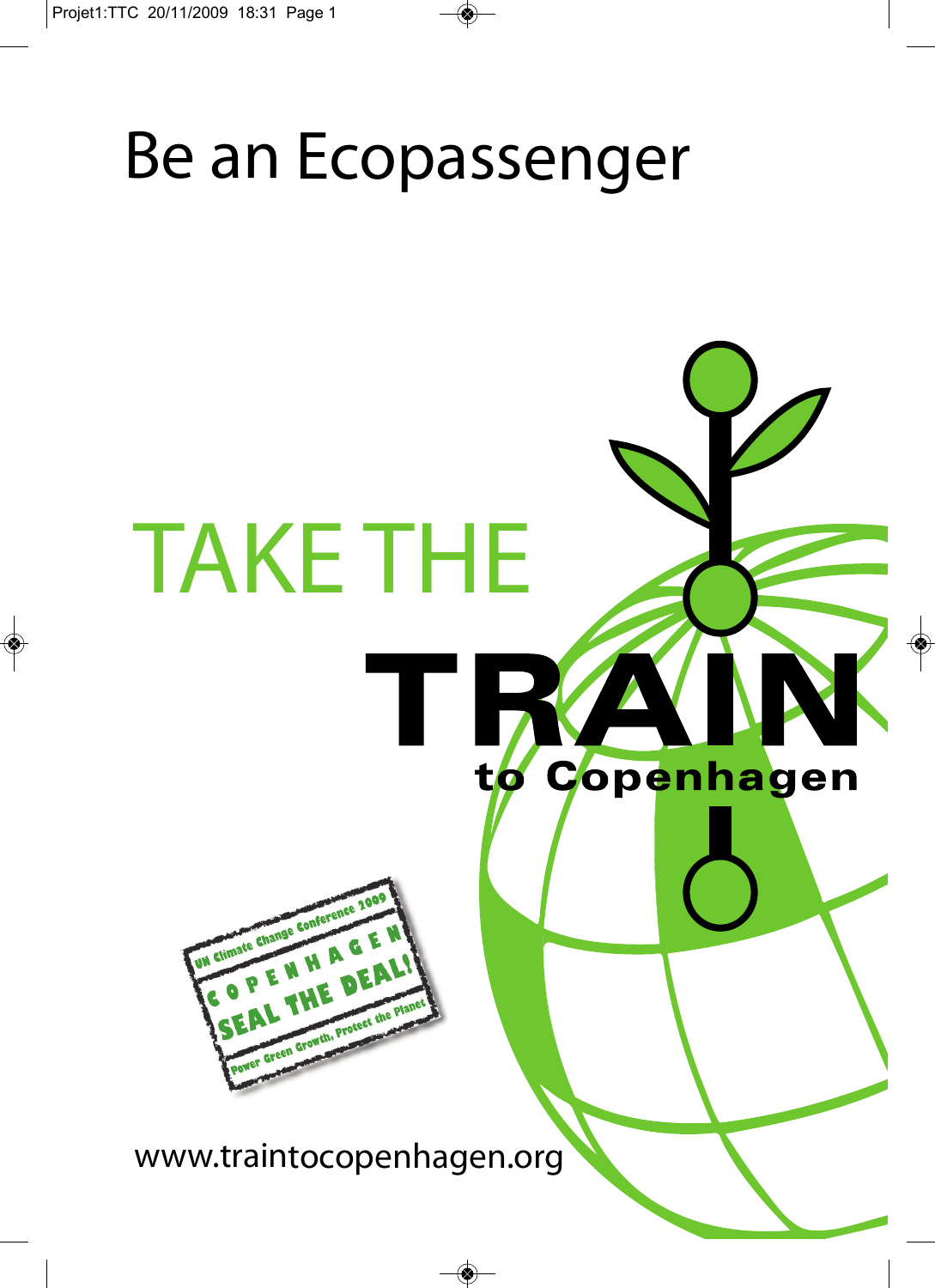## Transport and climate change

"Given the role that transport plays in causing greenhouse gas emissions, any serious action on climate change will zoom in on the transport sector" Yvo de Boer, Executive Secretary UNFCCC, Tokyo, January 2009

On a global scale, transport is responsible for 23% of carbon dioxide (CO2) emissions, which cause global warming. The real challenge lies in the fact that while other sectors have managed to reduce their emissions, the transport sector emissions have been steadily increasing. Curbing this increase and reducing transport emissions is one of the vital steps in combating global warming.

Despite all the technological advances, transport is not developing in a sustainable manner. The main reason is the enormous increase in demand for both passenger and freight services. Nowadays the road sector is responsible for over 80% of the sector's energy consumption. Emissions from the aviation sector are increasing rapidly. Today aviation is the second largest emitter of CO2, accounting for more than 13% of the total transportation energy used in Europe - emitting at a higher altitude and thus creating more damage than indicated by the percentage figure.



Railways are crucial in reducing greenhouse gas emissions and developing sustainable transport systems. They provide the most energy efficient performance both in passenger/km and tonnes/km. A journey from Brussels to Copenhagen by plane or car produces over 3.5 times more emissions than by train. (visit www.ecopassenger.org to find out for yourself!)

### "Transport energy use and carbon emissions are projected to be about 80% higher than current levels by 2030"

◈

Rajendra K. Pachauri, Chairman of IPCC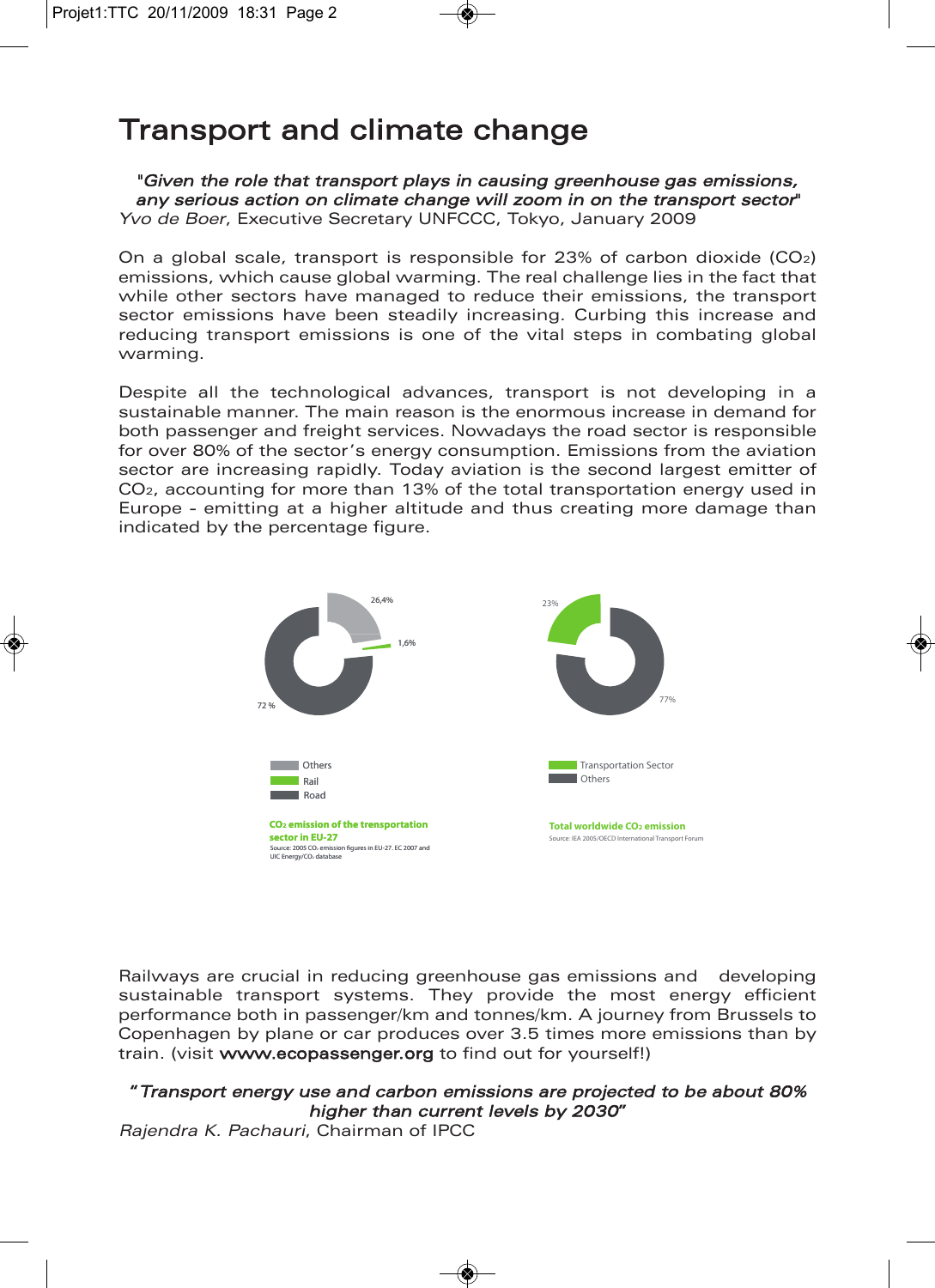# Train to Copenhagen

In the context of the forthcoming United Nations climate conference (COP15) in Copenhagen from 7-18 December 2009, the International Union of Railways (UIC) is organizing the Train to Copenhagen communications campaign. The aim is to increase awareness among the delegates and media of the transport sector's impact on climate change and to promote rail as part of the solution in reducing the transport sector's growing CO<sub>2</sub>-emissions.

### From Kyoto to Copenhagen

The Kyoto Protocol is due to expire at the end of 2012 and a new agreement will be decided upon in Copenhagen. To symbolise this progression to the next generation agreement on the future climate regime, UIC is organizing a symbolic rail journey from Kyoto to Copenhagen. In addition to being a physical journey, it will serve as an example of how to reduce emissions in a crucial sector.

In November 2009 a small team of environmental experts, NGOs and journalists will leave Kyoto and a few days later board the Trans-Siberian Express in Vladivostok. The group will stop at Irkutsk, Novosibirsk, Yekaterinburg, Novgorod and end their journey in Moscow 10 days later. Each stop will give the team an opportunity to meet the local environment authorities, experts and journalists, discover innovative railway technologies, and witness the impact of climate change on the Russian territories.

### Climate Express

From Moscow the team will join the "Climate Express" going to Copenhagen, thereby linking East and West via the Trans-Siberian Railway, one of the key international corridors bridging Asia and Europe. The Climate Express is an on-board conference on climate change with special focus on the role of transport, departing from Brussels on 5 December at 10.00 and arriving 12 hours later in Copenhagen. The 400 passengers will be a mix of high profile spokespeople, delegates, media and NGOs. The conference will consist of exhibitions, workshops and presentations.



### Bringing people to Copenhagen and Copenhagen to the people

UIC and its members will actively strive to bring people to Copenhagen and Copenhagen to the people in connection with COP15. This will include a number of UIC members conducting national versions of the Train to Copenhagen-campaign, offering special COP15 fares, including for people travelling to Copenhagen during the COP15 special trains for national delegations and various events to be held on trains and in stations. This will highlight the importance of reaching an agreement in Copenhagen, in close cooperation with United Nations Seal the Deal-campaign amongst other partners.

For more information please visit www.traintocopenhagen.org